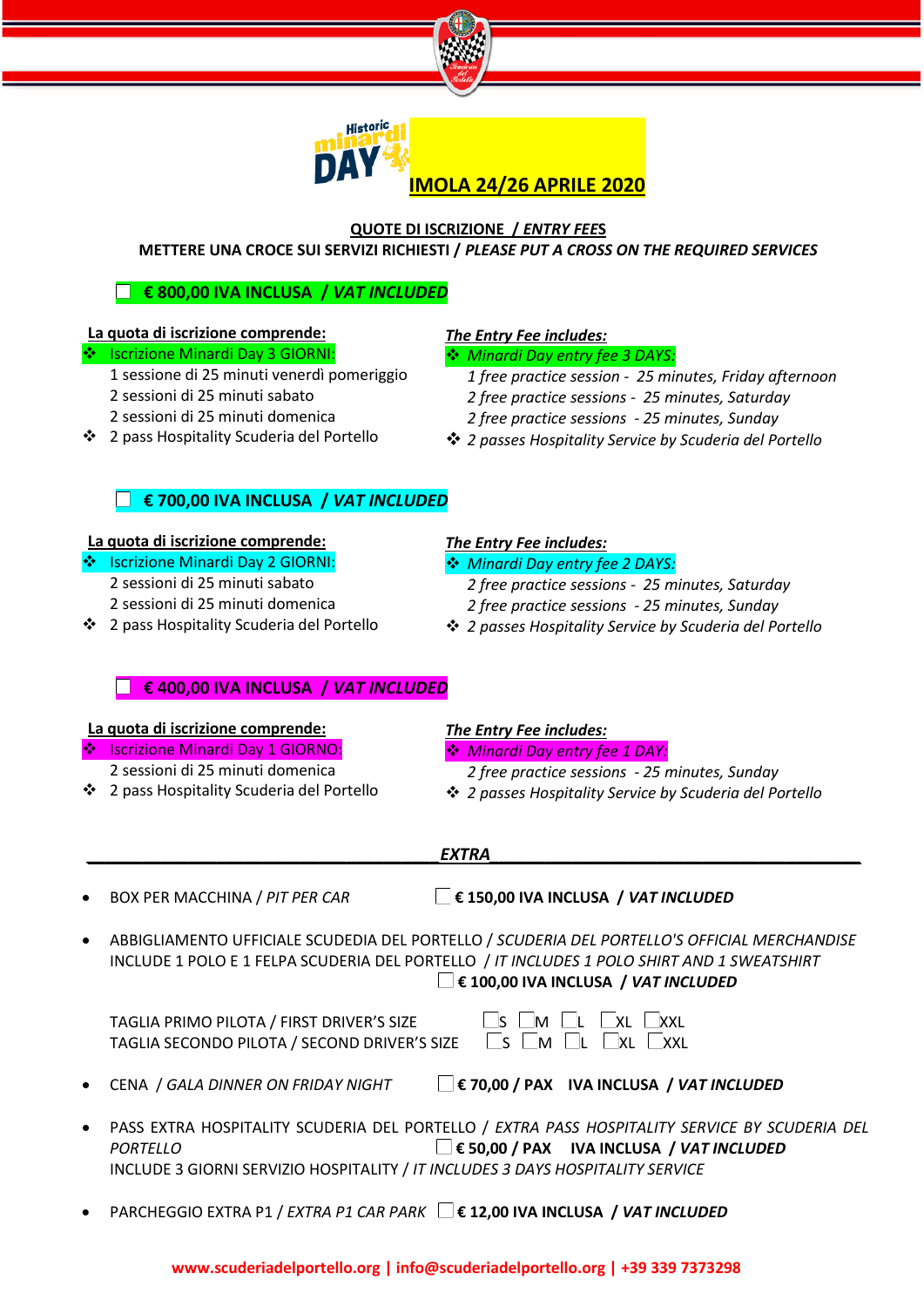

## **SCHEDA DI ISCRIZIONE /** *ENTRY FORM*

### **PRIMO PILOTA** */ FIRST DRIVER*

Nome e Cognome / *First name and family name*

## **SECONDO PILOTA (opzionale) /** *SECOND DRIVER (optional)*

Nome e Cognome / *First name and family name*

| Patente / Driving Licence Prefettura / Issued by Scadenza / Expiry date |
|-------------------------------------------------------------------------|

## **VETTURA /** *CAR*

Marca */ Make*………………………………………… Modello / *Type*…………………………........ Anno / *Year* ……………….

#### **SEI POSSESSORE DI UNA FORMULA UNO? / DO YOU OWN A FORMULE ONE CAR? CONTATTARE /** *PLEASE CALL* **+39 339 7373298**

**TRATTAMENTO DEI DATI PERSONALI:** autorizzo Scuderia del Portello, con sede in Viale Alfa Romeo s.n.c., 20020 Arese (MI) al trattamento dei miei dati personali ai sensi e per gli effetti del Nuovo Regolamento UE679/2016. L'evento potrà essere oggetto di riprese e registrazioni audio-video. I dati oggetto del trattamento, incluse le immagini, delle riprese e delle registrazioni audio/video anche in forma parziale e/o modificata o adattata, realizzate nel corso dell'evento verranno trattati, nel pieno rispetto del GDPR e potranno essere diffuse ai sensi della Legge n. 150/2000 sui siti istituzionali nonché attraverso canali social network. Autorizzo inoltre l'invio di e-mail e newsletter per restare aggiornato sulle attività della Scuderia del Portello.

*PROCESSING OF PERSONAL DATA: I authorize Scuderia del Portello, based in Viale Alfa Romeo s.n.c., 20020 Arese (MI), to process my personal data according to the law UE679/2016. This event might be object of audio and video shooting. The data to be processed, including the photos taken and the audio/video shooting, also in part or modified, will be processed in the full respect of the GDPR and will have my authorization to be broadcasted, according to the Law no. 150/2000, on institutional websites as well as through the social media. I also authorize Scuderia del Portello to send me e-mails and newsletters to be updated about its activities.*

**DATA /** *DATE* **FIRMA /** *SIGNATURE*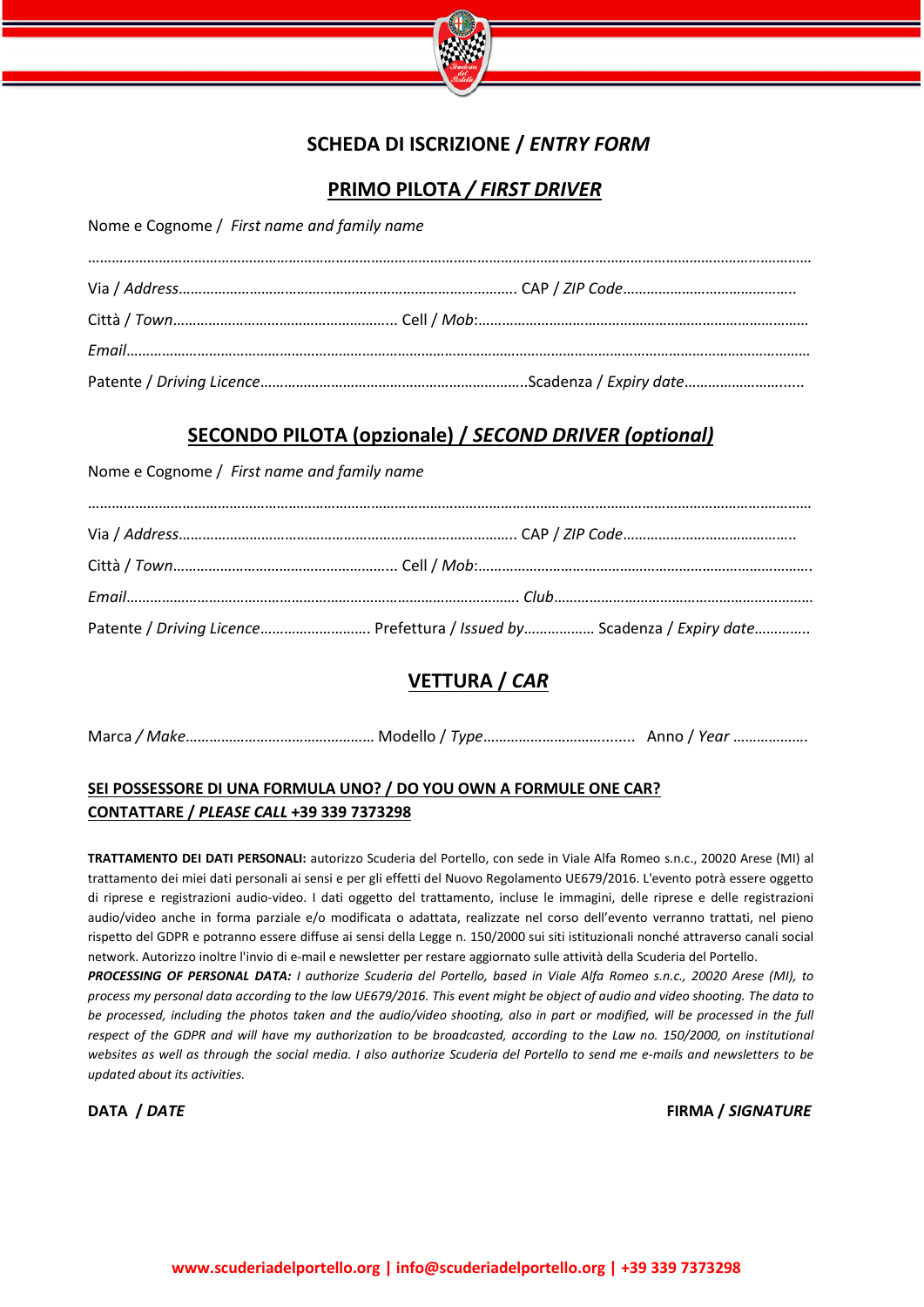

Inviare la domanda di iscrizione con copia distinta avvenuto pagamento a: [info@scuderiadelportello.org](mailto:info@scuderiadelportello.org) **ENTRO IL 4 APRILE 2020**. Non saranno ammesse iscrizioni prive della relativa tassa.

*Please send the entry form with proof of the payment to: [info@scuderiadelportello.org](mailto:info@scuderiadelportello.org) BY 4 APRIL 2020. Any enrollments without the relative fees will be rejected.*

Pagamento quota di iscrizione pari a / *Please pay the entry fee of:* (mettere una croce sui servizi richiesti / *please put a cross on the required services)*

- **3 GIORNI /** *3 DAYS:* **€ 800,00**
- **2 GIORNI /** *2 DAYS:* **€ 680,00**
- **1 GIORNO /** *1 DAY:* **€ 430,00**
- **+ EXTRA**

| <b>□ EXTRA PASS HOSPITALITY SCUDERIA DEL PORTELLO 3 GIORNI / 3 DAYS  € 50,00 / PAX</b> |  |
|----------------------------------------------------------------------------------------|--|
|                                                                                        |  |

**TOTALE /** *TOTAL:* **€ \_\_\_\_\_\_\_\_\_\_\_\_\_\_\_\_\_\_\_\_\_\_\_\_,00 IVA INCLUSA /** *VAT INCLUDED*

a mezzo bonifico bancario a / *by wire transfer to:* 

**Scuderia del Portello** – Causale / *Reason of payment:* **MINARDI DAY 2020**

Banca di Credito Cooperativo di Triuggio Agenzia Macherio

**IBAN: IT95R0890133310000000102170** 

Per informazioni sul **Servizio Corse Scuderia del Portello** (affitto vetture, trasporto e assistenza) scrivere a **info@scuderiadelportello.org**

*For any info requests concerning the Servizio Corse Scuderia del Portello (car rental, transport and assistance), please write to [info@scuderiadelportello.org](mailto:info@scuderiadelportello.org)*

 Si prega di fatturare l'iscrizione a: / *Please send the invoice for the entry fee to*: ………………………………………………………………………………………………………………………………………… ………………………………………………………………………………………………………………………………………... Dato obbligatorio: Cod. fiscale o P. IVA……………………………………………………………………………. *Mandatory data: Tax code or VAT Code*…………………………………………………………………………..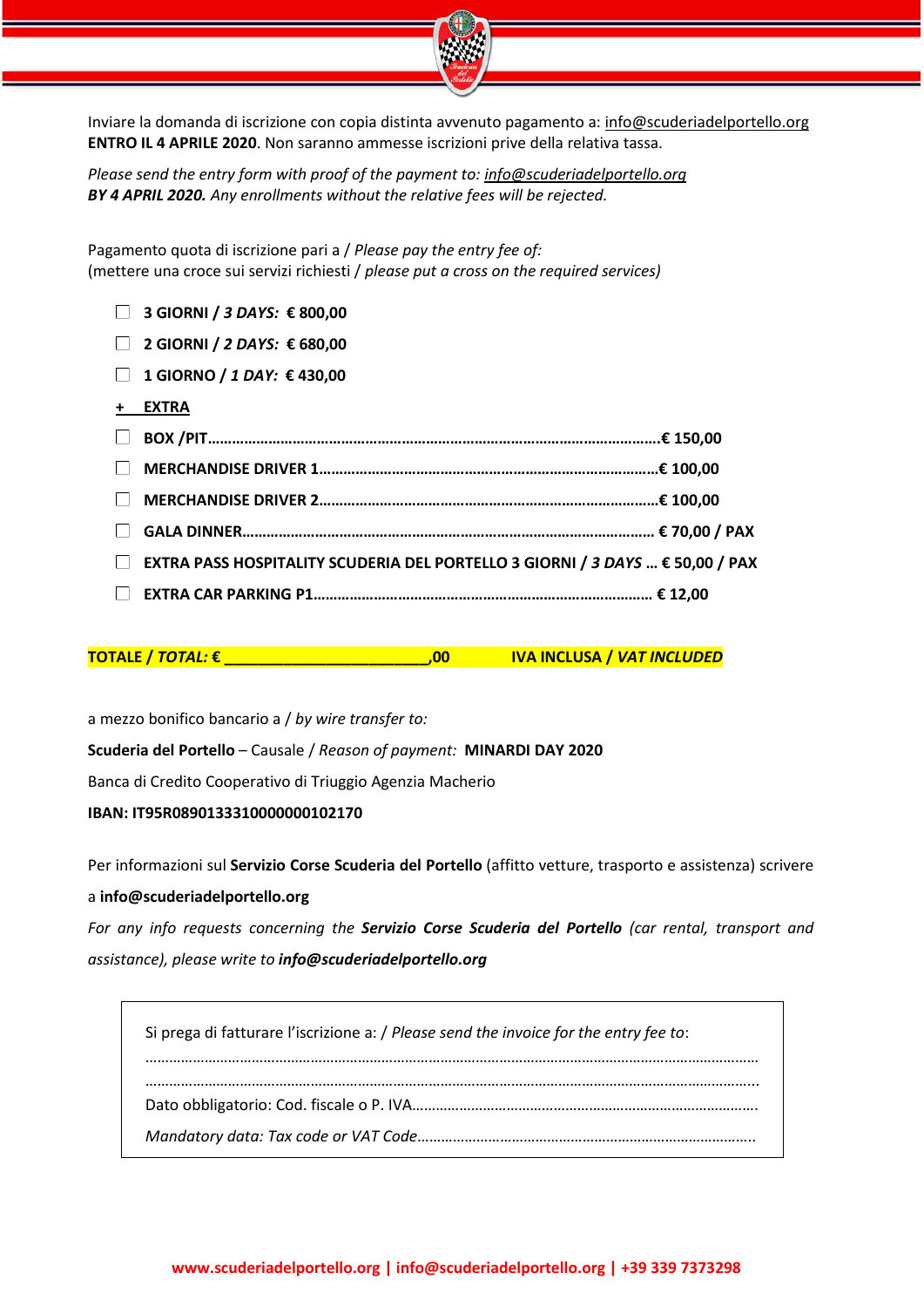# **GIOVEDÌ VENERDÌ SABATO DOMENICA**

|            | Apertura paddock - ingresso Rivazza                  | Apertura paddock - ingresso Rivazza                  | Apertura paddock - ingresso Rivazza                  |
|------------|------------------------------------------------------|------------------------------------------------------|------------------------------------------------------|
|            |                                                      | <b>Track Day</b>                                     | <b>Track Day</b>                                     |
|            |                                                      |                                                      | 3° Trofeo Circuito del Savio                         |
|            |                                                      | <b>GT Storiche</b>                                   | <b>GT Storiche</b>                                   |
|            |                                                      |                                                      | Raduno auto d'epoca                                  |
|            | <b>Track Day</b>                                     | Prototipi + GTS                                      | Prototipi + GTS                                      |
|            | <b>Track Day</b>                                     | F.Junior + F.Italia + F.Boxer + F.Ford + F.Super Vee | F.Junior + F.Italia + F.Boxer + F.Ford + F.Super Vee |
|            | <b>Track Day</b>                                     | $F3 + GP3$                                           | $F3 + GP3$                                           |
|            | <b>Track Day</b>                                     | $F1 + F2 + F3000 + GP2$                              | $F1 + F2 + F3000 + GP2$                              |
|            | <b>Track Day</b>                                     | <b>Track Day</b>                                     | <b>Track Day</b>                                     |
|            |                                                      | Foto di gruppo Piloti                                | Foto di gruppo Piloti                                |
|            | <b>Pranzo Hospitality box</b>                        | <b>Pranzo Hospitality box</b>                        | <b>Pranzo Hospitality box</b>                        |
|            |                                                      | <b>Club ACI Storico</b>                              | <b>Club ACI Storico</b>                              |
| so Rivazza | <b>Track Day</b>                                     | <b>Track Day</b>                                     | <b>Track Day</b>                                     |
|            | Prototipi + GTS                                      | Prototipi + GTS                                      | Prototipi + GTS                                      |
|            | $F1 + F2 + F3000 + GP2$                              | $F1 + F2 + F3000 + GP2$                              | <b>GT Storiche</b>                                   |
|            | F.Junior + F.Italia + F.Boxer + F.Ford + F.Super Vee | F.Junior + F.Italia + F.Boxer + F.Ford + F.Super Vee | F.Junior + F.Italia + F.Boxer + F.Ford + F.Super Vee |
|            | $F3 + GP3$                                           | $F3 + GP3$                                           | $F3 + GP3$                                           |
|            | $F1 + F2 + F3000 + GP2$                              | $F1 + F2 + F3000 + GP2$                              | $F1 + F2 + F3000 + GP2$                              |
|            |                                                      |                                                      | Arrivo 3° Trofeo circuito del Savio                  |
|            | <b>GT Storiche</b>                                   | <b>GT Storiche</b>                                   | <b>Track Day</b>                                     |
|            | <b>Track Day</b>                                     | <b>Track Day</b>                                     | <b>Parata Auto Classic</b>                           |
| k          |                                                      |                                                      | Premiazione 3° Trofeo circuito del Savio             |
|            |                                                      |                                                      | Saluto ai partecipanti                               |
|            | <b>Cena di Benvenuto</b>                             |                                                      |                                                      |

| 10:00           |                                     |
|-----------------|-------------------------------------|
| $10:10 - 10:35$ |                                     |
| $10:45 - 11:10$ |                                     |
| $11:20 - 11:45$ |                                     |
| $11:55 - 12:20$ |                                     |
| $12:30 - 12:55$ |                                     |
| 13:00           |                                     |
| $13:00 - 14:00$ |                                     |
| $14:00 - 14:25$ |                                     |
| $14:30 - 14:55$ | Apertura paddock - ingresso Rivazza |
| $15:00 - 15:25$ |                                     |
| $15:30 - 15:55$ |                                     |
| $16:00 - 16:25$ |                                     |
| $16:30 - 16:55$ |                                     |
| $17:00 - 17:25$ |                                     |
| 17:30           |                                     |
| $17:30 - 17:55$ |                                     |
| $18:00 - 18:25$ |                                     |
| 18:30           | <b>Chiusura paddock</b>             |
| 19:00           |                                     |
| 20:00           |                                     |
|                 |                                     |

**8:00 9:00 - 9:25 9:30 9:35 - 10:00**

## **PROGRAMMA**